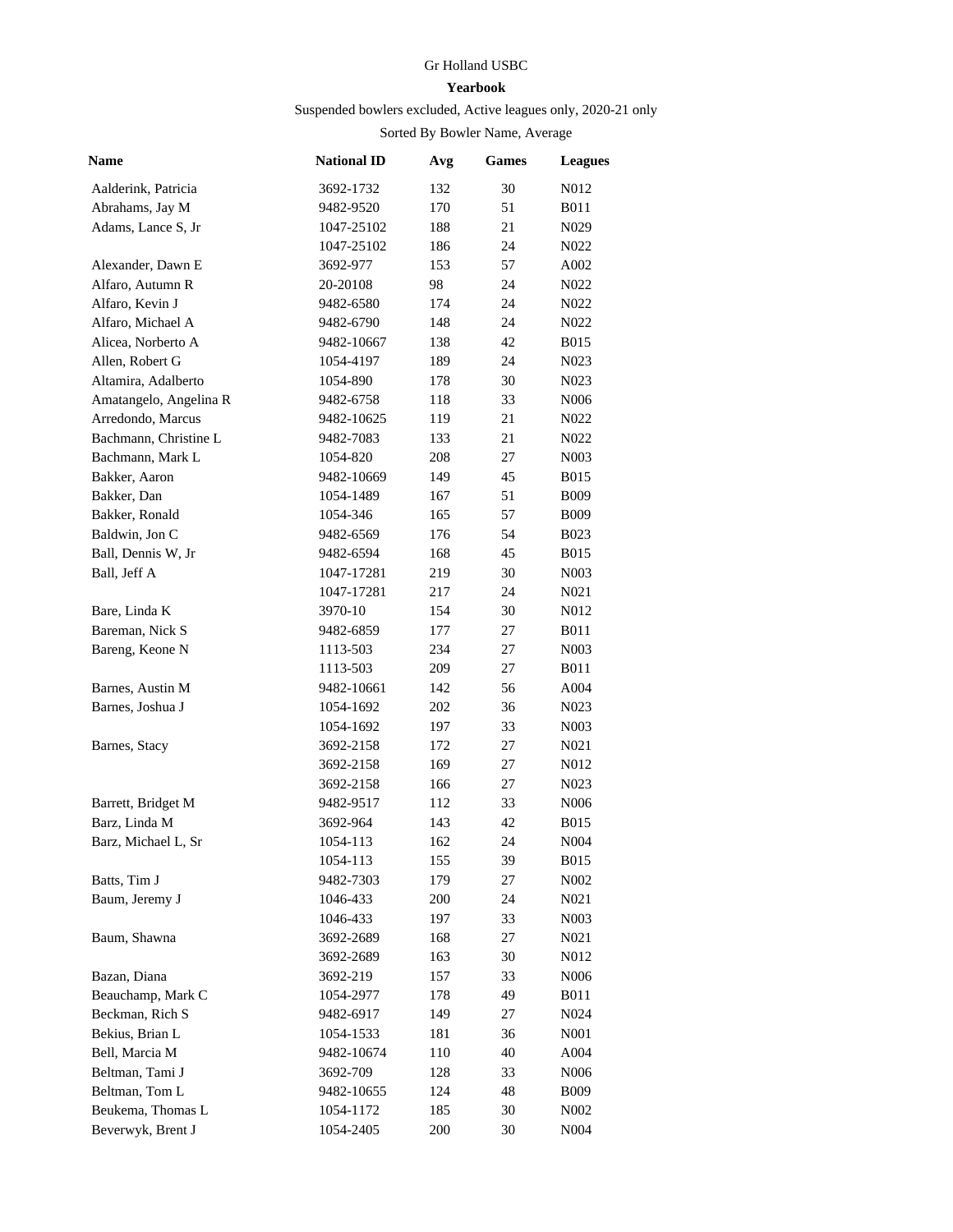| <b>Name</b>            | <b>National ID</b> | Avg | Games | <b>Leagues</b>    |
|------------------------|--------------------|-----|-------|-------------------|
|                        | 1054-2405          | 188 | 21    | N <sub>0</sub> 22 |
| Beverwyk, Chris A      | 1054-437           | 189 | 30    | N <sub>021</sub>  |
|                        | 1054-437           | 185 | 27    | N004              |
|                        | 1054-437           | 181 | 24    | N022              |
|                        | 1054-437           | 180 | 24    | N024              |
| Beverwyk, Lisa M       | 9482-6159          | 148 | 30    | N012              |
|                        | 9482-6159          | 146 | 21    | N022              |
| Beverwyk, Skylar N     | 11-285608          | 170 | 27    | N <sub>0</sub> 24 |
| Biddle, Scott          | 9482-10645         | 206 | 54    | <b>B023</b>       |
| Blaskowski, Derek S    | 9482-6294          | 204 | 36    | N001              |
| Blauwkamp, Douglas J   | 9482-10658         | 192 | 30    | N002              |
| Bloemers, Glenn A      | 1054-475           | 142 | 21    | N021              |
| Boerigter, Brian B     | 9482-7308          | 170 | 33    | N002              |
| Boerman, Mitchell J    | 1054-1925          | 189 | 54    | <b>B009</b>       |
| Boerman, Paul A        | 1054-746           | 151 | 48    | <b>B009</b>       |
| Boersma, Harry D       | 9482-7310          | 141 | 30    | N002              |
| Boetsma, Devyn D       | 1054-3865          | 148 | 51    | <b>B023</b>       |
| Boetsma, Keegan        | 6010-2670          | 149 | 48    | <b>B023</b>       |
| Boetsma, Leesa J       | 3692-1066          | 148 | 51    | <b>B023</b>       |
| Bolles, Ryan J         | 9482-9536          | 148 | 30    | N001              |
| Boone, Adam M          | 1054-4305          | 200 | 33    | N001              |
| Boone, Roger A         | 1054-89            | 171 | 36    | N001              |
| Borgman, Joann M       | 3692-205           | 124 | 27    | N006              |
| Bosscher, Chelsey      | 3692-2768          | 190 | 24    | N012              |
| Bosscher, Mike         | 9482-7187          | 131 | 21    | N <sub>0</sub> 21 |
| Bouwman, Charlene      | 3692-2054          | 120 | 27    | N012              |
| Bouwman, George J      | 1054-369           | 176 | 45    | <b>B009</b>       |
| Bouwman, Tom R         | 1054-368           | 166 | 48    | <b>B009</b>       |
| Bowers, Diana          | 3692-1578          | 148 | 48    | <b>B015</b>       |
| Bradford, Michael W    | 1054-2562          | 164 | 51    | <b>B011</b>       |
| Bradley, Derrick W     | 9482-9493          | 146 | 59    | A004              |
| Brandsen, Gayle R      | 3692-405           | 140 | 48    | <b>B015</b>       |
| Bridgewater, Kris M    | 1054-3766          | 187 | 27    | <b>B011</b>       |
| Brightman, Nolan E     | 1054-1872          | 178 | 36    | N001              |
| Brink, Curtis L        | 1054-2809          | 188 | 33    | N <sub>00</sub> 1 |
| Brink, Patrick J       | 9482-7036          | 150 | 54    | <b>B011</b>       |
| Brinks, Jerry L        | 1054-1334          | 129 | 54    | <b>B023</b>       |
| Brinks, Vickie L       | 9482-7143          | 116 | 54    | <b>B023</b>       |
| Brookhouse, Conner L   | 9482-10635         | 199 | 27    | N <sub>0</sub> 24 |
| Brouwer, Doug W        | 1054-124           | 195 | 24    | <b>B011</b>       |
| Brower, Kevin J        | 1054-1885          | 193 | 54    | <b>B011</b>       |
|                        | 1054-1885          | 182 | 57    | <b>B009</b>       |
| Bruins, Jerry L        | 1054-1173          | 178 | 33    | N <sub>002</sub>  |
| Brummels, Chris J      | 1054-894           | 219 | 30    | N <sub>0</sub> 03 |
|                        | 1054-894           | 215 | 33    | N <sub>0</sub> 23 |
| Brunink, Kelly S       | 9482-10631         | 121 | 60    | A004              |
| Brunink, Pat L         | 3692-1402          | 111 | 33    | N006              |
| Bruursema, Bobbie Jo   | 3692-16            | 179 | 30    | N012              |
| Bruursema, Linda L     | 3692-62            | 137 | 30    | N <sub>0</sub> 21 |
| Bultman, Linda S       | 3692-2097          | 107 | 39    | A002              |
| Busscher, Debra        | 3692-2064          | 148 | 29    | N006              |
|                        | 3692-2064          | 145 | 24    | N <sub>0</sub> 21 |
| Butler, Christine A    | 9482-9563          | 110 | 27    | N012              |
| Byker, Gary A          | 1054-4127          | 184 | 24    | <b>B011</b>       |
| Cadreau, William L, Jr | 9482-9574          | 152 | 58    | A002              |
|                        |                    |     |       |                   |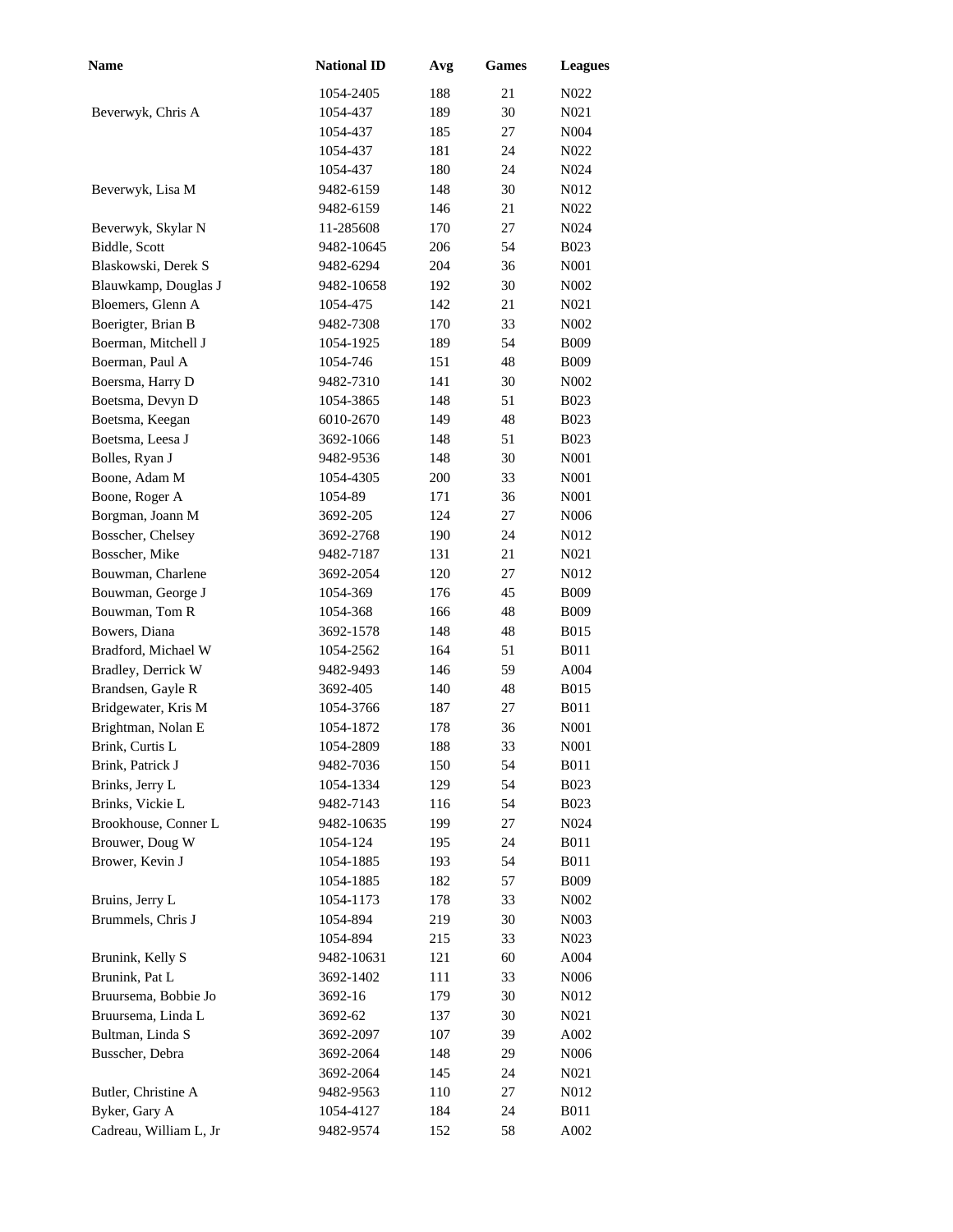| <b>Name</b>            | <b>National ID</b> | Avg | <b>Games</b> | <b>Leagues</b>    |
|------------------------|--------------------|-----|--------------|-------------------|
|                        | 9482-9574          | 146 | 45           | <b>B015</b>       |
| Camous, Angela M       | 9482-9477          | 137 | 39           | <b>B015</b>       |
| Carpenter, Phil E      | 1054-4216          | 175 | 57           | <b>B009</b>       |
| Carrion, Angela        | 20-13161           | 90  | 60           | A002              |
| Castorena, Juan A      | 1054-2084          | 179 | 27           | N002              |
| Cathelyn, Chris L      | 9482-10603         | 129 | 54           | <b>B011</b>       |
| Cebula, Josh A         | 9482-6715          | 191 | 30           | N002              |
| Chankongsinh, Sithanh  | 1054-3973          | 184 | 27           | N003              |
| Chov, Johnny L         | 9482-6775          | 175 | 33           | N003              |
| Chrisman, Anthony J    | 9482-6717          | 139 | 39           | <b>B011</b>       |
| Chrisman, Ronald L, Jr | 1054-1736          | 198 | 36           | <b>B011</b>       |
| Chrisman, Troy D       | 9482-7166          | 152 | 45           | <b>B011</b>       |
| Chung, Mun             | 8778-43367         | 135 | 33           | N002              |
| Clapp, Dawn R          | 3692-1016          | 201 | 30           | N012              |
| Clason, Amber          | 9482-7010          | 115 | 36           | <b>B015</b>       |
| Clason, Michael D      | 9482-7176          | 142 | 42           | <b>B015</b>       |
| Clendening, Tammy M    | 3692-1987          | 156 | 21           | N <sub>0</sub> 29 |
| Coates, Paul           | 9482-6930          | 171 | 54           | <b>B011</b>       |
| Coffman, Clint D       | 1054-336           | 192 | 27           | N003              |
| Compagner, Hazel       | 3692-177           | 143 | 33           | N006              |
| Conklin, Maggie B      | 3692-1074          | 153 | 45           | A004              |
| Conklin, Ronald L      | 1054-680           | 149 | 36           | A004              |
| Conner, Judy May       | 3692-951           | 146 | 45           | <b>B015</b>       |
| Conroy, Daniel W       | 1054-865           | 224 | 33           | N <sub>0</sub> 02 |
| Cope, Drew F           | 9482-6946          | 171 | 24           | N022              |
| Crawford, Phillip K    | 9482-7352          | 151 | 24           | A004              |
| Crevier, Camla         | 3692-2375          | 117 | 24           | N <sub>0</sub> 24 |
|                        | 3692-2375          | 115 | 33           | N006              |
| Crevier, Eugene A      | 1054-4031          | 174 | 27           | N024              |
|                        | 1054-4031          | 171 | 54           | <b>B011</b>       |
| Crossman, Ashley A     | 9482-6654          | 143 | 24           | N <sub>0</sub> 24 |
| Crossman, Cody M       | 9482-6655          | 165 | 24           | N <sub>0</sub> 24 |
| Crowell, Devon         | 9482-7274          | 116 | 24           | <b>B023</b>       |
| Crowell, James C, Jr   | 9482-6730          | 156 | 27           | <b>B023</b>       |
| Curnick, Enca J        | 9482-10668         | 129 | 45           | <b>B015</b>       |
| Dagen, Zachary R       | 6010-1327          | 159 | 30           | N <sub>00</sub> 3 |
| Dalman, Dean R         | 1054-985           | 178 | 27           | N001              |
| Dalman, Todd M         | 1054-50            | 221 | 33           | N <sub>00</sub> 1 |
|                        | 1054-50            | 215 | 24           | N <sub>00</sub> 3 |
|                        | 1054-50            | 204 | 39           | N <sub>0</sub> 23 |
| Davis, Allison G       | 9482-6750          | 155 | 30           | N012              |
|                        | 9482-6750          | 148 | 24           | N022              |
| Dazey, Patti           | 9482-7196          | 138 | 24           | N022              |
| Dazey, William, Jr     | 17-6935            | 171 | 24           | N <sub>0</sub> 22 |
| Dearborn, James R      | 9482-6694          | 133 | 27           | A004              |
| Dearborn, Kathleen L   | 9482-6725          | 107 | 21           | A004              |
| DeBoer, Merry          | 3692-2547          | 165 | 27           | N012              |
| DeGraaf, Jim A         | 1054-2             | 170 | 30           | N <sub>00</sub> 3 |
| DeHaan, Abby N         | 9482-6866          | 171 | 21           | N <sub>0</sub> 29 |
| DeHaan, Kirk           | 9482-6868          | 173 | 21           | N <sub>0</sub> 29 |
| DeJonge, Dan L         | 9482-10608         | 181 | 55           | A004              |
| DeJonge, Donald J      | 1054-2000          | 178 | 27           | N <sub>0</sub> 02 |
| DeJonge, Kurt A        | 1054-10            | 221 | 57           | <b>B009</b>       |
| DeLeon, Shelby F       | 9482-7429          | 90  | 21           | <b>B023</b>       |
| DeMond, Brett C        | 9482-6611          | 139 | 57           | A004              |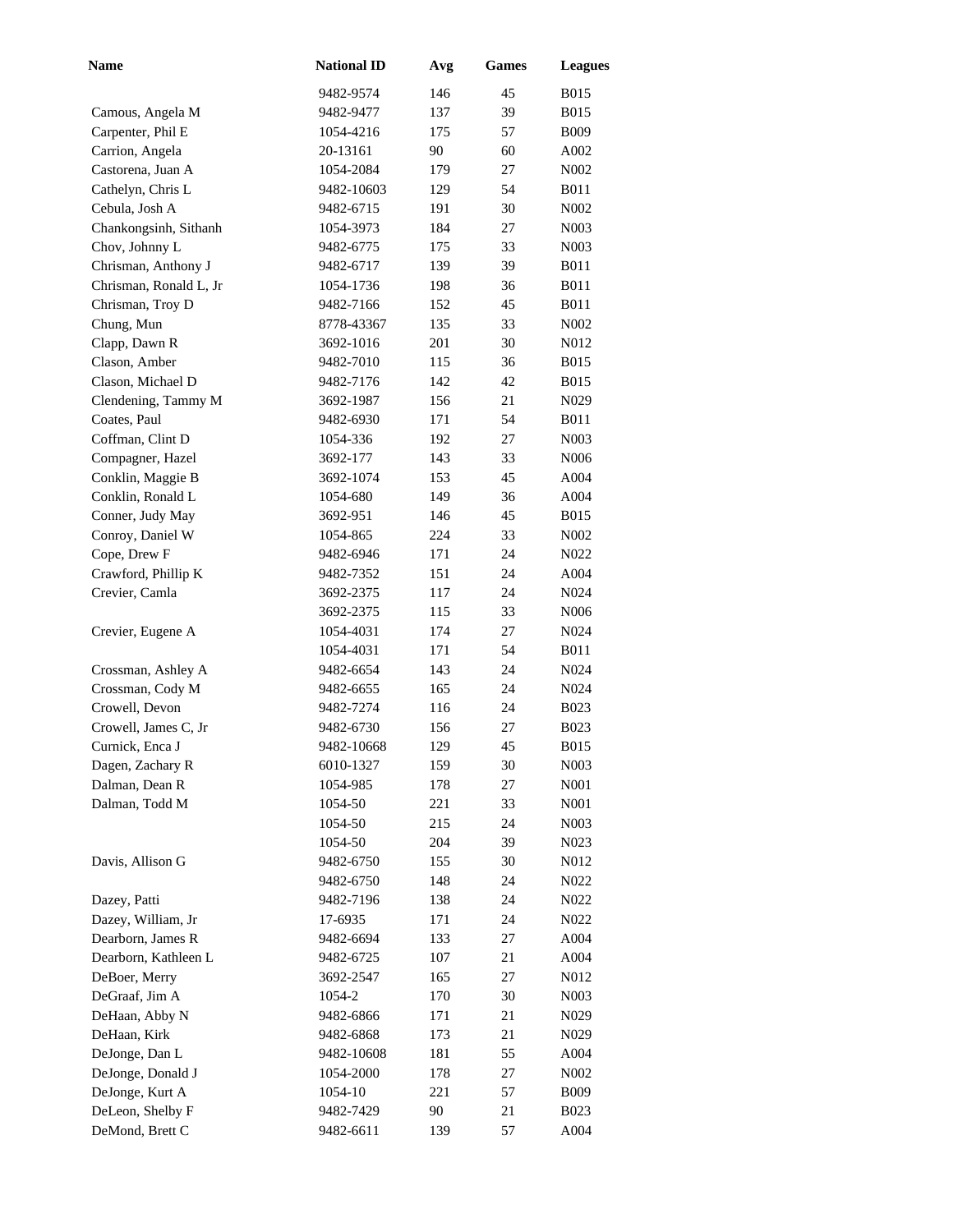| <b>Name</b>           | <b>National ID</b> | Avg | <b>Games</b> | <b>Leagues</b>    |
|-----------------------|--------------------|-----|--------------|-------------------|
|                       | 9482-6611          | 136 | 61           | A002              |
| DeRidder, Eva M       | 3692-943           | 140 | 33           | N <sub>006</sub>  |
| DeRoo, Kendall P      | 1054-4433          | 161 | 21           | N <sub>0</sub> 22 |
| Desrochers, Mark      | 9482-7359          | 153 | 33           | N <sub>0</sub> 02 |
| DeVoe, Sean L         | 9482-10649         | 109 | 21           | N <sub>0</sub> 29 |
| Dexter, Brian D       | 1054-3             | 200 | 21           | N <sub>0</sub> 03 |
| Dodge, Jeremy J       | 2351-1641          | 192 | 48           | <b>B011</b>       |
| Dohn, Lisa E          | 9482-6456          | 169 | 24           | N <sub>0</sub> 22 |
|                       | 9482-6456          | 168 | 33           | N <sub>006</sub>  |
| Dorn, Bob P           | 9482-6982          | 142 | 45           | <b>B023</b>       |
| Dorn, Vicki L         | 9482-6983          | 123 | 45           | <b>B023</b>       |
| Dorst, Jonathan E     | 1054-2296          | 177 | 24           | N001              |
| Doucette, Anthony J   | 9482-7094          | 157 | 53           | A004              |
| Doyle, Brian S        | 1046-1465          | 195 | 54           | <b>B009</b>       |
| Duch, Sophal          | 1054-4297          | 148 | 36           | N <sub>0</sub> 23 |
| Durnwald, Mary Ann    | 3692-2341          | 125 | 30           | N012              |
| Duron, Jeremy J       | 1054-1114          | 198 | 39           | <b>B011</b>       |
| Dushane, Mary A       | 3692-2142          | 125 | 27           | N006              |
| Dyke, Ryan G          | 9482-6723          | 200 | 33           | N <sub>0</sub> 23 |
| Dykstra, Kurt A       | 9482-6768          | 184 | 51           | <b>B011</b>       |
| Eade, Brian T         | 1054-3693          | 199 | 24           | N021              |
|                       | 1054-3693          | 198 | 27           | N003              |
| Eaves, Jesse L        | 9482-7314          | 151 | 57           | <b>B023</b>       |
| Eaves, Lachrisha C    | 9482-7315          | 126 | 57           | <b>B023</b>       |
| Edwards, AmyJo        | 3692-1310          | 144 | 27           | N <sub>006</sub>  |
| Emeott, Gary L        | 1046-791           | 199 | 27           | N <sub>0</sub> 21 |
| Emeott, Sally A       | 3683-1517          | 170 | 24           | N <sub>0</sub> 21 |
| Faber, Dan J          | 1054-846           | 209 | 33           | N003              |
|                       | 1054-846           | 208 | 27           | N <sub>0</sub> 04 |
|                       | 1054-846           | 199 | 24           | N <sub>0</sub> 23 |
| Faber, Sean M         | 9482-6345          | 138 | 27           | N004              |
| Felker, Charlene K    | 3692-2497          | 138 | 48           | A002              |
| Fellows, Ben M        | 1054-3892          | 185 | 30           | N <sub>0</sub> 02 |
| Finley, Jerald C      | 1054-601           | 174 | 36           | N <sub>0</sub> 23 |
| Fisher, Beverly A     | 9482-6957          | 150 | 39           | A004              |
| Fishnick, Patsy       | 3692-2663          | 121 | 21           | <b>B023</b>       |
| Fishnick, Rob J       | 1054-4514          | 181 | 51           | <b>B023</b>       |
| Fitts, Belinda        | 9482-6571          | 125 | 24           | N <sub>0</sub> 22 |
|                       | 9482-6571          | 124 | 30           | N <sub>006</sub>  |
| Fitts, John W         | 1054-4190          | 164 | 57           | <b>B009</b>       |
| Fitts, Joseph P       | 9482-6403          | 132 | 24           | N <sub>0</sub> 22 |
| Fitts, Warren L       | 1054-1159          | 142 | 33           | <b>B009</b>       |
| Fletcher, Linda       | 3692-1783          | 107 | 24           | N <sub>0</sub> 24 |
| Fletcher, Randy       | 1054-2905          | 94  | 24           | N <sub>0</sub> 24 |
| Flowers, Rebecca D    | 3692-660           | 159 | 48           | <b>B023</b>       |
| Formsma, Carl R       | 1054-754           | 177 | 48           | <b>B009</b>       |
|                       | 1054-754           | 176 | 36           | <b>B011</b>       |
| Fortney, Amber        | 3692-1829          | 169 | 24           | N <sub>0</sub> 22 |
| Fortney, Katelyn M    | 9482-7465          | 135 | 48           | <b>B023</b>       |
| Fortney, Matt R       | 6010-779           | 224 | 54           | <b>B023</b>       |
| Fortney, Michael S    | 1054-955           | 166 | 36           | <b>B011</b>       |
| Fortney, Patrick R    | 1047-14266         | 181 | 57           | <b>B023</b>       |
| Fortney, Renee S      | 3692-641           | 148 | 57           | <b>B023</b>       |
| Fortune, Ariana S     | 9482-10641         | 97  | 32           | <b>B023</b>       |
| Fossati, Carlos W, Jr | 9482-10653         | 108 | 24           | N <sub>004</sub>  |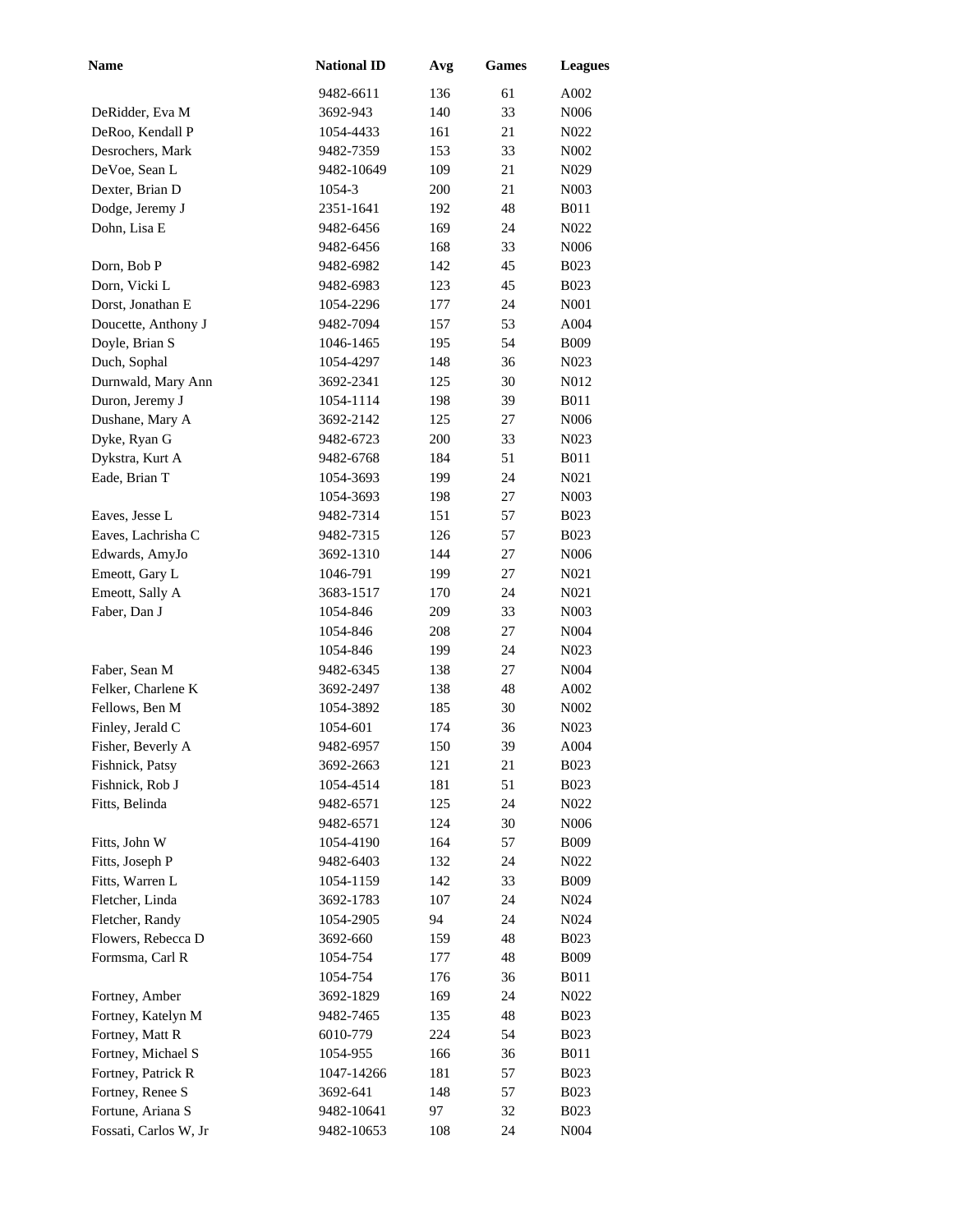| <b>Name</b>            | <b>National ID</b> | Avg | <b>Games</b> | <b>Leagues</b>    |
|------------------------|--------------------|-----|--------------|-------------------|
| Foster, Kim            | 3692-2566          | 136 | 27           | N <sub>0</sub> 21 |
| Foster, Tom R          | 1054-488           | 219 | 21           | N <sub>0</sub> 29 |
|                        | 1054-488           | 217 | 27           | N <sub>0</sub> 21 |
| Freeman, James H       | 9482-9559          | 188 | 27           | N002              |
| Fritz, Cheryl L        | 3692-207           | 126 | 30           | N006              |
| Fuerst, Virgil W, III  | 6010-386           | 196 | 45           | <b>B009</b>       |
| Gallagher, Connor G    | 9482-10638         | 99  | 42           | B011              |
| Gallagher, Jeff L      | 9482-10637         | 111 | 45           | <b>B011</b>       |
| Garcia, Mike J         | 9482-7307          | 147 | 33           | N002              |
| Garland, Brian C       | 1046-6             | 224 | 24           | N024              |
| Garland, Melissa L     | 3686-11137         | 153 | 24           | N024              |
| Garren, Lisa           | 3692-2624          | 134 | 21           | N012              |
| Gawlak, David L        | 1054-1041          | 194 | 27           | N003              |
| Geese, Donald J        | 1054-63            | 171 | 36           | N001              |
| Genger, Betsy J        | 3685-1222          | 136 | 21           | N012              |
| George, Steven         | 9482-7317          | 140 | 39           | <b>B023</b>       |
| Gevova, Jeff A         | 9482-9478          | 161 | 27           | N003              |
| Gibbs, Keith A         | 1047-25147         | 157 | 24           | N024              |
| Gibbs, Raechel L       | 3685-32841         | 149 | 24           | N024              |
| Gonzales, Donna M      | 9482-6752          | 136 | 30           | N006              |
|                        | 9482-6752          | 130 | 21           | N024              |
| Gonzales, Monica R     | 9482-10643         | 122 | 51           | <b>B023</b>       |
| Goolsby, Barbara D     | 10-1814042         | 129 | 33           | N006              |
| Graham, Nicholas G     | 9482-6620          | 163 | 33           | N <sub>001</sub>  |
| Grams, Tod A           | 1054-14            | 228 | 24           | N <sub>0</sub> 21 |
|                        | 1054-14            | 224 | 27           | N003              |
| Gribbs, Keith          | 9482-10657         | 163 | 27           | N002              |
| Grice, Kevin R         | 1045-272           | 214 | 24           | <b>B011</b>       |
| Griffin, Eric M        | 9482-6857          | 161 | 54           | <b>B011</b>       |
| Grigsby, Ward S        | 1054-969           | 223 | 33           | N <sub>00</sub> 3 |
| Groters, Craig A       | 1054-4327          | 179 | 21           | N <sub>021</sub>  |
| Guerra, Bel            | 1047-24524         | 176 | 24           | N <sub>0</sub> 22 |
|                        | 1047-24524         | 171 | 21           | N <sub>0</sub> 29 |
|                        | 1047-24524         | 171 | 30           | N012              |
|                        | 1047-24524         | 163 | 30           | N <sub>0</sub> 21 |
| Hackenberg, Theodore A | 1054-2610          | 193 | 24           | N <sub>00</sub> 3 |
| Hagger, Jim M          | 1054-915           | 192 | 30           | N004              |
| Halcome, Kelly S       | 3692-1760          | 141 | 33           | N <sub>006</sub>  |
| Halcome, Ricky E       | 1054-2918          | 194 | 33           | N <sub>0</sub> 23 |
| Hamberg, Kory J        | 1054-1542          | 166 | 54           | <b>B011</b>       |
| Hamilton, Amy          | 3692-1472          | 162 | 24           | N <sub>0</sub> 24 |
| Hamilton, Chris W      | 1054-3081          | 169 | 24           | N <sub>0</sub> 24 |
|                        | 1054-3081          | 165 | 54           | <b>B011</b>       |
| Hamilton, John T       | 1063-15524         | 201 | 33           | N <sub>0</sub> 02 |
| Hamilton, Sandra K     | 3692-645           | 120 | 45           | <b>B023</b>       |
| Hamilton, Thomas J     | 1054-944           | 174 | 49           | <b>B023</b>       |
| Hamstra, Kyle J        | 9482-6492          | 177 | 57           | <b>B009</b>       |
| Handwerg, Rachel E     | 3692-457           | 197 | 30           | N012              |
|                        | 3692-457           | 195 | 24           | N <sub>0</sub> 22 |
|                        | 3692-457           | 187 | 30           | N <sub>0</sub> 21 |
|                        | 3692-457           | 186 | 24           | N <sub>0</sub> 24 |
| Hansen, Jon            | 9482-6293          | 183 | 36           | N <sub>00</sub> 1 |
| Harkness, B.J.         | 9482-6947          | 146 | 21           | N022              |
| Harris, Gregory L      | 1054-880           | 213 | 30           | N <sub>00</sub> 3 |
|                        | 1054-880           | 205 | 36           | N <sub>0</sub> 23 |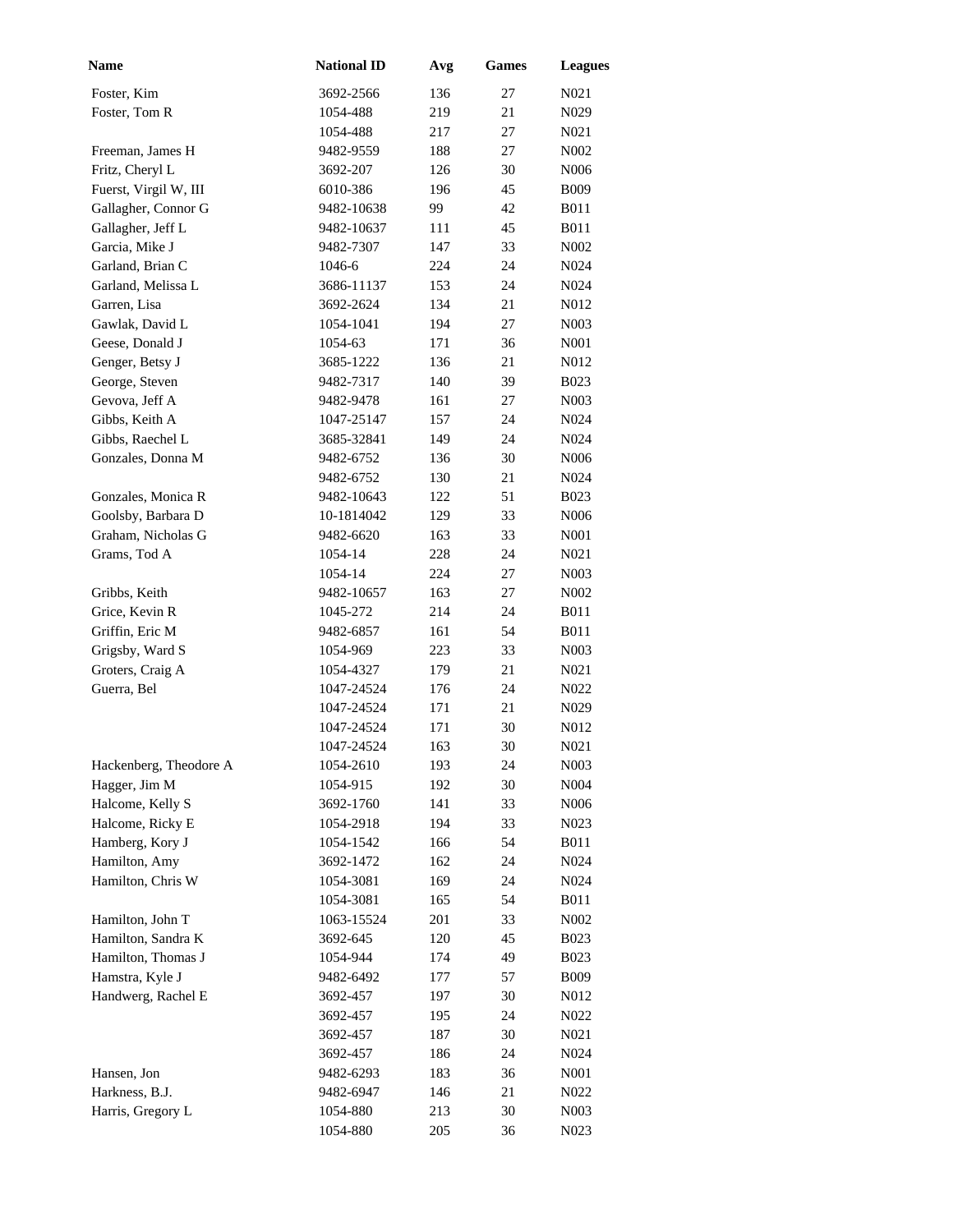| <b>Name</b>          | <b>National ID</b> | Avg | Games | <b>Leagues</b>    |
|----------------------|--------------------|-----|-------|-------------------|
| Harris, Jordan M     | 9482-7468          | 195 | 27    | N <sub>00</sub> 3 |
|                      | 9482-7468          | 191 | 33    | N <sub>0</sub> 23 |
| Haveman, Scott A     | 9482-6595          | 133 | 33    | <b>B015</b>       |
| Hay, Jason T         | 9482-9568          | 136 | 36    | <b>B015</b>       |
| Hebert, Cheryl       | 3692-627           | 150 | 56    | A002              |
| Hebert, William J    | 1054-673           | 114 | 21    | A004              |
| Heckman, Cindy C     | 3692-2701          | 169 | 21    | N012              |
| Heckman, Mark        | 1054-4490          | 192 | 30    | N <sub>0</sub> 03 |
|                      | 1054-4490          | 187 | 21    | N <sub>0</sub> 22 |
| Helder, Michael D    | 1054-706           | 194 | 51    | <b>B011</b>       |
|                      | 1054-706           | 190 | 24    | N004              |
| Henderson, Brian E   | 1054-1834          | 183 | 21    | N004              |
| Henderson, Kevin W   | 1054-3020          | 184 | 30    | N004              |
|                      | 1054-3020          | 181 | 24    | N022              |
| Henderson, Lynn      | 3692-1935          | 130 | 24    | $N022$            |
| Henderson, William E | 1054-564           | 166 | 21    | N004              |
| Hendges, Jason P     | 9482-6445          | 190 | 36    | N <sub>00</sub> 1 |
| Hernandez, Mario, Jr | 1054-1442          | 186 | 39    | N <sub>0</sub> 23 |
| Hershberger, Jerry   | 1054-954           | 164 | 57    | <b>B009</b>       |
| Hoekstra, Mitch D    | 9482-6202          | 156 | 24    | N <sub>0</sub> 22 |
| Holstine, Karen      | 3692-2562          | 131 | 44    | A002              |
| Hop, Adam S          | 1054-386           | 193 | 30    | N002              |
| Hop, Lonnie W        | 1054-2045          | 183 | 27    | N004              |
| Horvath, Selena      | 3692-2814          | 161 | 27    | N <sub>006</sub>  |
| Huff, Miranda K      | 9482-10639         | 87  | 21    | <b>B023</b>       |
| Hulst, Robert L      | 1054-129           | 180 | 54    | <b>B009</b>       |
| Huyser, Howard C     | 1054-3878          | 148 | 36    | N001              |
| Ihle, Susan R        | 3692-210           | 156 | 33    | N <sub>006</sub>  |
| Jablonicky, Jacob R  | 9482-6934          | 159 | 42    | <b>B015</b>       |
| Jansen, Ryan         | 1054-2228          | 153 | 42    | <b>B015</b>       |
| Johnson, Britta A    | 9482-10671         | 125 | 42    | <b>B015</b>       |
| Johnson, Joshua R    | 5996-117           | 215 | 33    | N <sub>0</sub> 03 |
| Johnson, Linda S     | 3692-2740          | 145 | 21    | N <sub>006</sub>  |
| Johnson, Lyndon C    | 9482-6387          | 211 | 33    | N <sub>0</sub> 02 |
| Johnson, Roger A, Sr | 1054-552           | 197 | 21    | N <sub>0</sub> 29 |
|                      | 1054-552           | 191 | 48    | <b>B015</b>       |
| Johnson, Rufus U, Jr | 9482-6532          | 200 | 27    | N024              |
| Jones, Erika L       | 9482-9560          | 114 | 24    | N012              |
| Jung, David E        | 8778-36177         | 162 | 21    | N <sub>004</sub>  |
| Kamphuis, Brad A     | 1054-1331          | 198 | 30    | N <sub>002</sub>  |
| Karle, Jeremy J      | 1054-4500          | 146 | 24    | N <sub>0</sub> 22 |
| Karsten, Adam J      | 1054-3688          | 192 | 30    | N <sub>004</sub>  |
| Karsten, Matthew C   | 1054-4695          | 204 | 30    | N <sub>004</sub>  |
| Kassmeyer, Kim W     | 3425-726           | 156 | 24    | N012              |
| Kayser, Nicole J     | 9482-7189          | 120 | 27    | N012              |
|                      | 9482-7189          | 117 | 42    | <b>B015</b>       |
| Keigley, Jesus C     | 9482-7331          | 168 | 24    | N024              |
| Keigley, Misty L     | 3692-2239          | 165 | 33    | N <sub>006</sub>  |
|                      | 3692-2239          | 164 | 24    | N <sub>0</sub> 24 |
|                      | 3692-2239          | 160 | 21    | N012              |
| Kelly, Madonna A     | 3692-2703          | 124 | 21    | N <sub>006</sub>  |
| Kempf, Rick A        | 1054-2359          | 185 | 27    | N <sub>0</sub> 02 |
| Kirkland, Charles E  | 1047-18128         | 200 | 27    | N <sub>0</sub> 21 |
| Kirkland, Jordan     | 3692-2767          | 203 | 27    | N012              |
| Kirkland, Kourtney M | 6010-1244          | 169 | 21    | N <sub>0</sub> 21 |
|                      |                    |     |       |                   |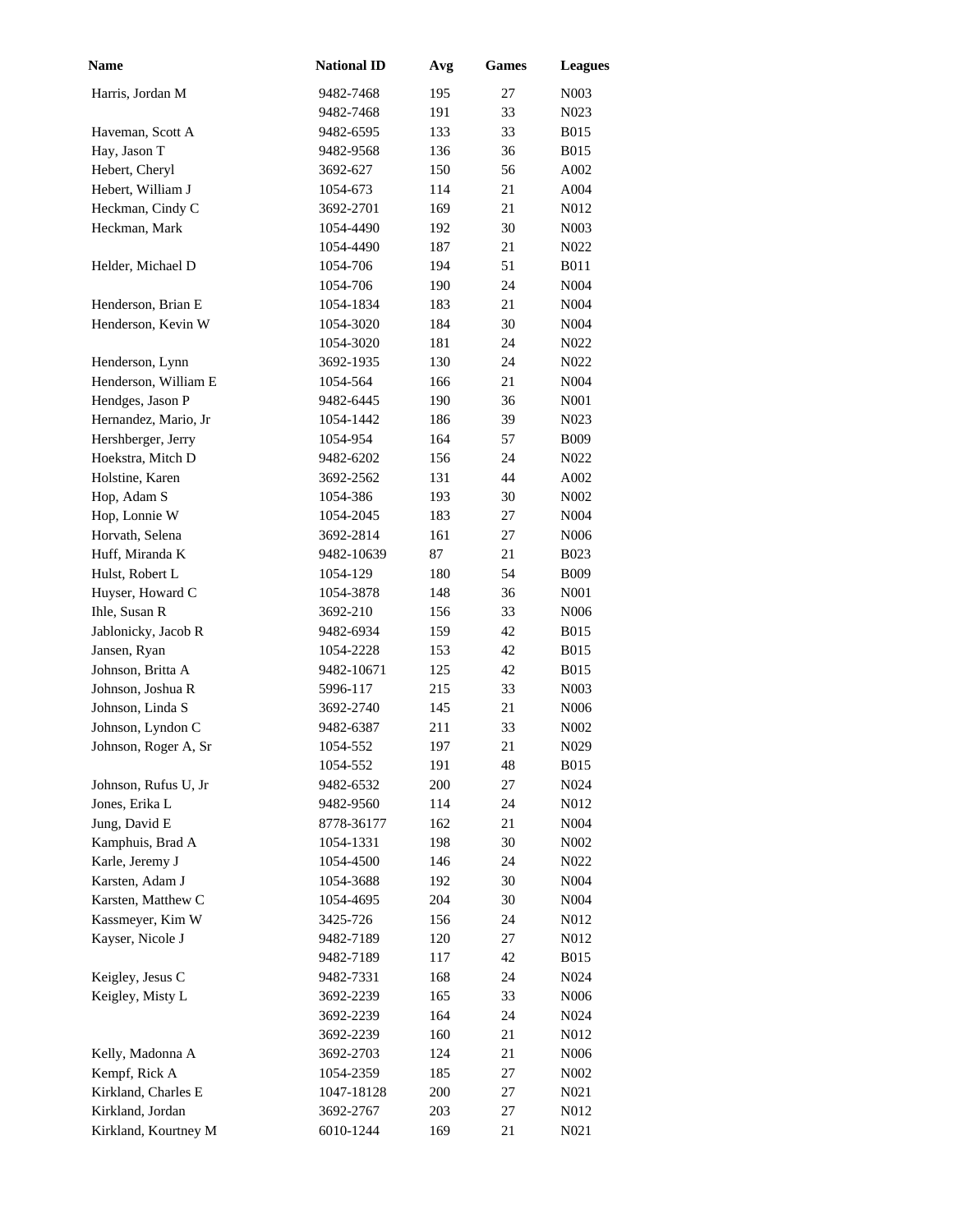| Name                   | <b>National ID</b> | Avg | <b>Games</b> | <b>Leagues</b>    |
|------------------------|--------------------|-----|--------------|-------------------|
| Kirkland, Lori         | 3692-12            | 204 | 24           | N012              |
|                        | 3692-12            | 195 | 27           | N <sub>0</sub> 21 |
| Klinge, Mike J         | 1054-4773          | 208 | 54           | <b>B009</b>       |
| Kocsis, Jeff A         | 9482-6546          | 141 | 24           | <b>B011</b>       |
| Koeman, Jerry L        | 9482-7016          | 134 | 57           | B023              |
| Koeman, Sandy K        | 9482-6870          | 139 | 48           | <b>B023</b>       |
| Kolean, John W         | 1054-891           | 159 | 48           | <b>B011</b>       |
| Kontowicz, Karrie A    | 9482-6912          | 126 | 24           | N012              |
| Kooienga, Nick J       | 1054-4163          | 198 | 27           | <b>B011</b>       |
| Korman, Cheryl         | 3692-2498          | 118 | 49           | A002              |
| Kornoelje, Pete A      | 1054-3905          | 200 | 27           | N004              |
| Korp, Sally            | 3692-2616          | 114 | 30           | N006              |
| Koss, Keli A           | 3692-2808          | 134 | 24           | N012              |
| Kowalski, Nancy L      | 3692-218           | 133 | 33           | N006              |
| Kraak, Christopher R   | 1054-3138          | 198 | 54           | <b>B011</b>       |
| Kramer, Cody J         | 1054-3840          | 178 | 54           | <b>B011</b>       |
| Kruse, Timothy N       | 1054-1071          | 189 | 21           | N <sub>0</sub> 03 |
| Kuyers, Chase P        | 9482-7165          | 157 | 30           | N <sub>0</sub> 02 |
| LaDuke, Matt W         | 9482-6986          | 161 | 30           | N002              |
| Lamb, Ross J           | 1054-3808          | 174 | 51           | <b>B011</b>       |
| Lambert, Delia         | 9482-7153          | 152 | 27           | N021              |
|                        | 9482-7153          | 150 | 21           | N <sub>0</sub> 29 |
| Lambert, Douglas K, Jr | 1054-2345          | 184 | 30           | N <sub>0</sub> 02 |
|                        | 1054-2345          | 180 | 27           | N <sub>0</sub> 21 |
|                        | 1054-2345          | 176 | 21           | N <sub>0</sub> 29 |
| Lamberts, Stacey E     | 9482-6537          | 142 | 27           | N <sub>0</sub> 24 |
| Lane, Douglas M        | 19-16318           | 147 | 58           | A002              |
| Lavella, James P, Jr   | 2262-23576         | 149 | 48           | <b>B009</b>       |
| Lawrence, Tracy L      | 9482-6950          | 114 | 27           | N024              |
| Lemke, Eric S          | 9482-6797          | 122 | 27           | N <sub>0</sub> 24 |
| Lemke, Melissa G       | 9482-6798          | 102 | 27           | N024              |
| Lepior, Vicki          | 3692-1509          | 181 | 58           | A004              |
| Lohr, Matthew D        | 1088-11920         | 165 | 24           | N <sub>0</sub> 03 |
| Looman, Carl A         | 1054-1153          | 132 | 51           | <b>B011</b>       |
| Looman, Curt W         | 1054-1135          | 144 | 54           | <b>B011</b>       |
| Lopez, Adrian N        | 9482-6555          | 190 | 24           | N <sub>0</sub> 23 |
| Lopez, Sam             | 9482-7269          | 139 | 39           | N023              |
| Lorenz, Amy L          | 9482-10647         | 161 | 27           | N <sub>006</sub>  |
| Lorenz, Larry F, Jr    | 1054-91            | 225 | 27           | N <sub>004</sub>  |
| Loucks, Cheryl Ann     | 3692-2268          | 146 | 27           | N <sub>0</sub> 23 |
|                        | 3692-2268          | 132 | 33           | N <sub>006</sub>  |
| Lukas, Jim             | 1054-1250          | 156 | 54           | <b>B011</b>       |
| Lundy, Steven D        | 1054-474           | 189 | 54           | <b>B011</b>       |
| Lynema, Shannon K      | 9482-6584          | 174 | 33           | N002              |
| Maillet, Timothy A     | 9482-6748          | 170 | 39           | N <sub>0</sub> 23 |
| Mann, Iris             | 3692-2625          | 141 | 59           | A002              |
| Mann, John C           | 9482-9496          | 171 | 57           | A004              |
| Mansaray, Christine    | 9482-6337          | 121 | 21           | N <sub>006</sub>  |
| Martin, Bruce W        | 1054-664           | 186 | 56           | A004              |
|                        | 1054-664           | 185 | 61           | A002              |
| Martin, Susan          | 3692-2499          | 137 | 62           | A002              |
| Mayer, Nicole          | 3692-2626          | 140 | 30           | N012              |
| Mayhue, Steffon J      | 9482-9577          | 161 | 54           | <b>B009</b>       |
| Maynard, David J       | 1054-420           | 192 | 22           | A004              |
| Mayrand, Ashley M      | 9482-6458          | 123 | 21           | N <sub>0</sub> 29 |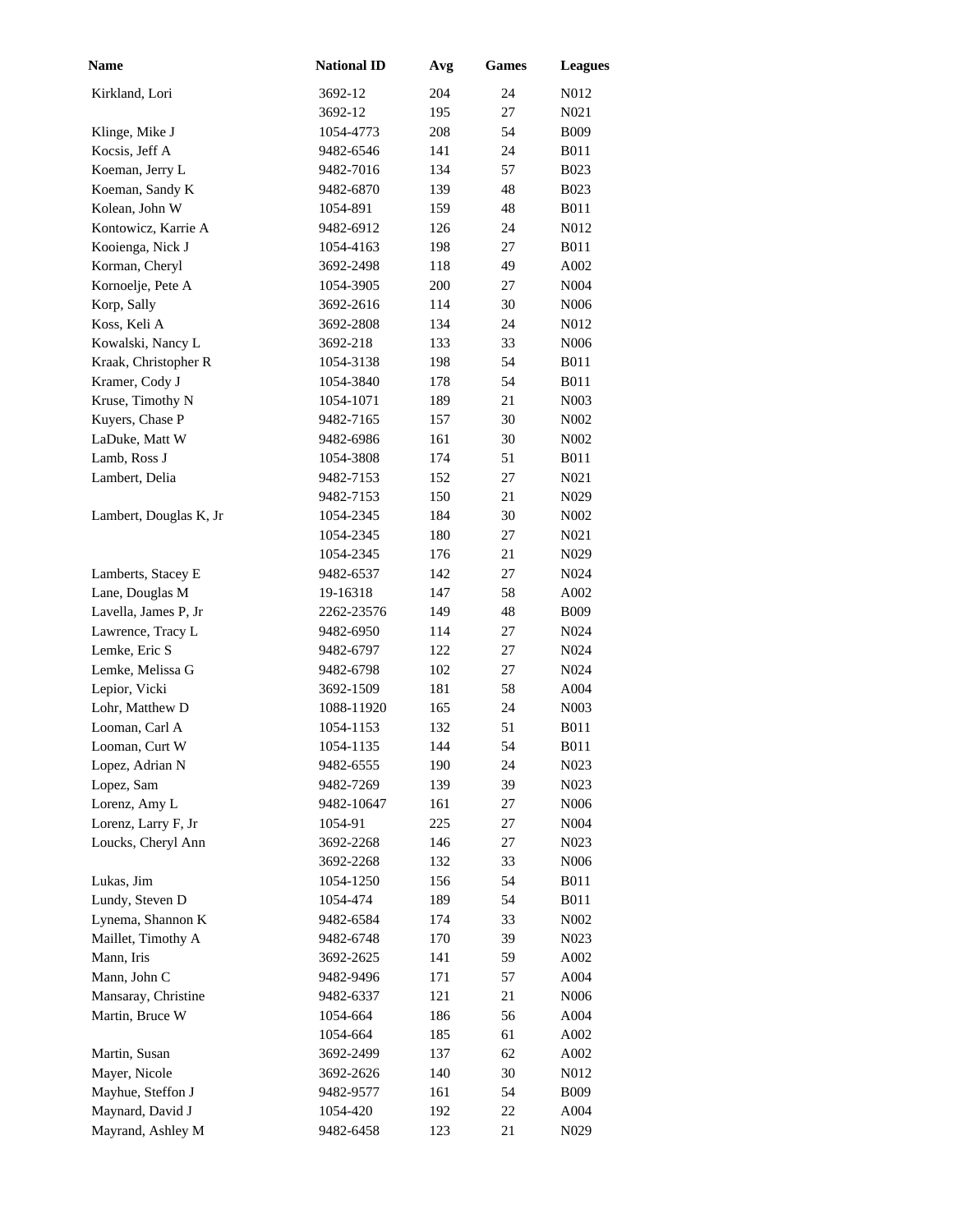| Name                       | <b>National ID</b> | Avg | <b>Games</b> | <b>Leagues</b>    |
|----------------------------|--------------------|-----|--------------|-------------------|
| Mayrand, Tammie            | 3692-775           | 140 | 21           | N <sub>0</sub> 29 |
| McBride, Beth R            | 9482-7280          | 108 | 21           | <b>B023</b>       |
| McCarthy, Dwayne S         | 1054-2040          | 178 | 52           | A004              |
| McClintock, Shawn M        | 1046-1715          | 181 | 30           | N023              |
|                            | 1046-1715          | 170 | 24           | N024              |
| McDonnell, Mindy L         | 9482-6535          | 142 | 24           | N022              |
|                            | 9482-6535          | 132 | 24           | N <sub>0</sub> 24 |
| McDonnell, Shane L         | 1054-512           | 194 | 24           | N022              |
|                            | 1054-512           | 190 | 24           | N <sub>0</sub> 24 |
| McGruder, Jeff             | 9482-7081          | 143 | 48           | <b>B009</b>       |
| McKessy, Barbara J         | 3692-1710          | 125 | 48           | <b>B015</b>       |
| McKessy, Timothy R         | 1054-1236          | 202 | 51           | <b>B015</b>       |
| McLaughlin, James R        | 1054-966           | 155 | 54           | B023              |
| McLaughlin, Renee E        | 3692-805           | 161 | 54           | <b>B023</b>       |
| Medellin, Ryan R           | 9482-7322          | 134 | 39           | <b>B015</b>       |
| Medema, Douglas W          | 1054-430           | 191 | 33           | N <sub>00</sub> 3 |
| Medema, Michael D          | 1054-4276          | 205 | 24           | N <sub>0</sub> 03 |
| Medema, Sheryl L           | 3692-336           | 157 | 30           | N012              |
| Mendenhall-Wiegand, Iris L | 9482-6189          | 145 | 21           | N022              |
|                            | 9482-6189          | 143 | 27           | N021              |
| Mendez, Larry              | 1054-1559          | 186 | 33           | N002              |
| Meschke, Kevin W           | 1054-176           | 193 | 21           | <b>B011</b>       |
| Meyers, Jeffery W, Jr      | 9482-6990          | 171 | 30           | N002              |
| Migas, John P              | 486-9466           | 195 | 59           | A004              |
| Miller, Joshua L           | 9482-10633         | 146 | 30           | N <sub>0</sub> 23 |
| Moeller, Sally             | 3692-2500          | 139 | 62           | A002              |
| Monique, Kelly L           | 3692-906           | 140 | 52           | A004              |
| Monique, Marc A            | 1054-922           | 198 | 59           | A004              |
| Moomey, Stephen C          | 1054-3579          | 178 | 33           | N002              |
| Morren, Brian L            | 1054-624           | 212 | 33           | N <sub>0</sub> 03 |
|                            | 1054-624           | 211 | 27           | N <sub>0</sub> 21 |
| Morren, Casey L            | 6010-1245          | 206 | 27           | N <sub>0</sub> 21 |
|                            | 6010-1245          | 197 | 33           | N <sub>0</sub> 02 |
|                            | 6010-1245          | 194 | 33           | N003              |
|                            | 6010-1245          | 193 | 21           | N <sub>0</sub> 22 |
| Morren, Mary L             | 3692-192           | 156 | 30           | N012              |
| Morren, Serina M           | 3692-332           | 149 | 27           | N021              |
| Morris, Caleb              | 9482-9480          | 175 | 24           | N <sub>00</sub> 3 |
| Morris, Eric D             | 9482-6777          | 178 | 24           | N <sub>00</sub> 3 |
| Mullen, Trevor D           | 9482-6585          | 170 | 21           | N <sub>0</sub> 02 |
| Murray, Charles R          | 9482-7164          | 158 | 30           | N <sub>004</sub>  |
| Myers, Tracy D             | 9482-9528          | 143 | 45           | A002              |
| Nanninga, Brittany E       | 9482-10646         | 109 | 27           | N <sub>006</sub>  |
| Near, Gary L               | 9482-6903          | 186 | 33           | N <sub>0</sub> 02 |
| Neve, Jeffrey L            | 1054-111           | 197 | 30           | <b>B011</b>       |
| Nevins, Daniel M           | 9482-6722          | 151 | 33           | N <sub>0</sub> 23 |
| Newberry, Trenton L        | 6010-424           | 196 | 27           | N <sub>0</sub> 21 |
|                            | 6010-424           | 195 | 33           | N <sub>0</sub> 02 |
| Nienhuis, Leon G           | 1054-1399          | 179 | 33           | N <sub>0</sub> 03 |
| Norton, Darin J            | 1054-3784          | 196 | 33           | N <sub>0</sub> 03 |
| Nykamp, Corey W            | 1054-1473          | 167 | 21           | N <sub>0</sub> 29 |
| Nykamp, Tina M             | 9482-7030          | 112 | 21           | N <sub>0</sub> 29 |
| Nyland, Bruce E            | 1054-186           | 203 | 54           | <b>B011</b>       |
| Ooms, Nicholas D           | 10-473459          | 194 | 30           | N <sub>00</sub> 3 |
| Otting, Jon R              | 1054-2344          | 205 | 27           | N <sub>0</sub> 21 |
|                            |                    |     |              |                   |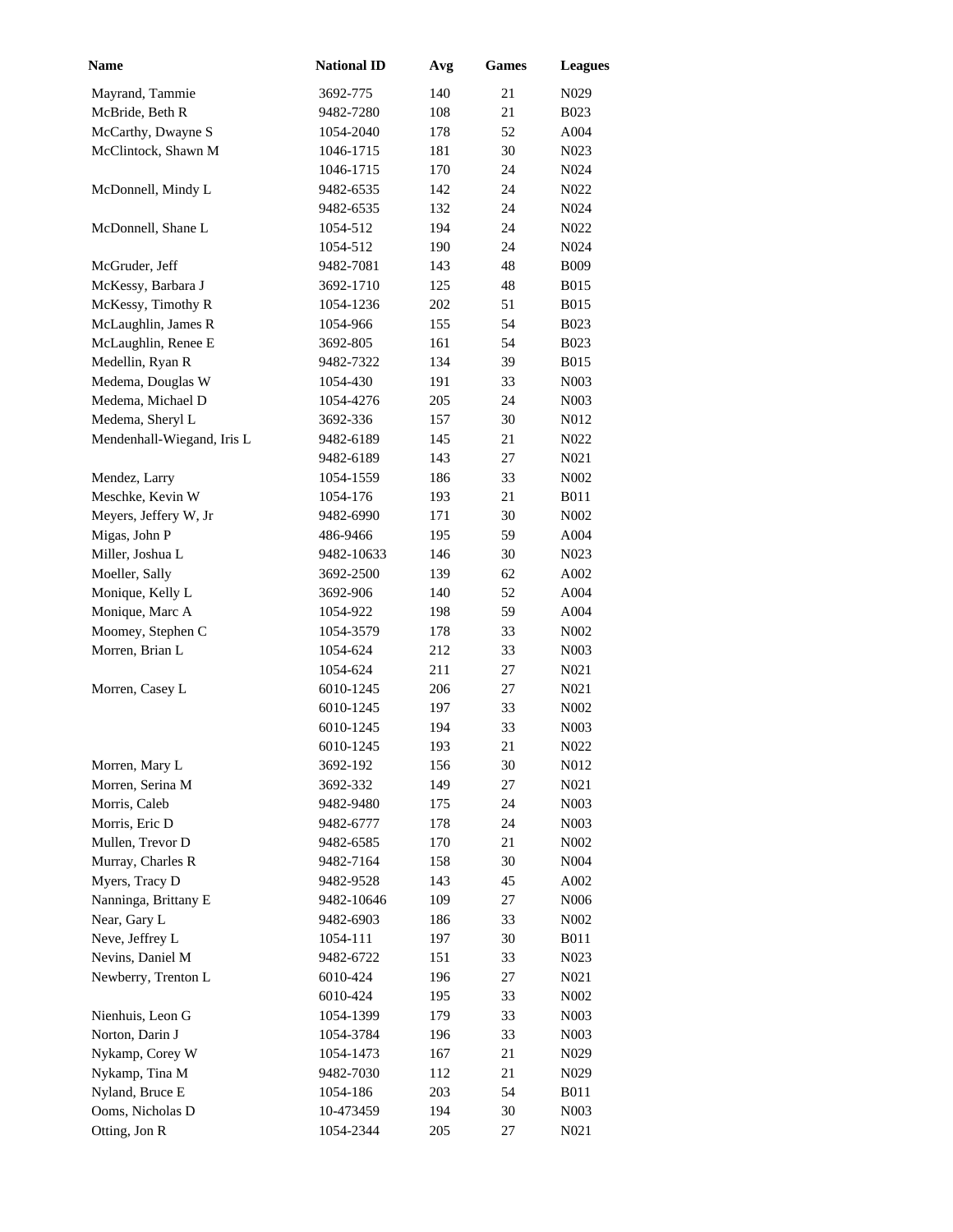| <b>Name</b>           | <b>National ID</b> | Avg | <b>Games</b> | <b>Leagues</b>            |
|-----------------------|--------------------|-----|--------------|---------------------------|
|                       | 1054-2344          | 202 | 30           | $N002$                    |
| Otting, Lori L        | 9482-7154          | 143 | 27           | N <sub>0</sub> 21         |
| Panya-Oudom, Steve L  | 1054-2513          | 175 | 21           | N <sub>0</sub> 03         |
| Pardue, Adam R        | 6010-790           | 193 | 30           | N <sub>0</sub> 23         |
| Pardue, Kailey M      | 6010-1330          | 191 | 27           | N012                      |
| Pardue, Karen         | 3692-1951          | 171 | 30           | N012                      |
|                       | 3692-1951          | 164 | 30           | N <sub>0</sub> 21         |
| Pardue, Kelsey L      | 6010-1331          | 170 | 24           | N012                      |
| Pardue, Kevin J       | 1054-142           | 211 | 30           | N <sub>0</sub> 03         |
|                       | 1054-142           | 203 | 36           | N <sub>0</sub> 23         |
| Pardue, Rhonda        | 3692-1017          | 156 | 27           | N <sub>021</sub>          |
| Pardue, Scott A       | 1054-141           | 220 | 24           | N021                      |
| Peterson, James E     | 1047-16587         | 200 | 48           | A002                      |
| Petre, Steve P        | 1054-821           | 229 | 24           | N022                      |
|                       | 1054-821           | 223 | 33           | N <sub>0</sub> 03         |
| Phillips, Donald C    | 1054-686           | 191 | 59           | A004                      |
|                       | 1054-686           | 185 | 25           | A002                      |
| Phillips, Megan       | 9482-7069          | 131 | 55           | A004                      |
| Piechocki, Jacob D    | 18-85929           | 194 | 24           | N <sub>0</sub> 23         |
| Piechocki, Michael W  | 1047-20387         | 219 | 30           | N <sub>0</sub> 23         |
| Pittman, Larry E      | 1054-2298          | 128 | 33           | N <sub>0</sub> 02         |
| Poest, Jay A          | 1054-4385          | 164 | 27           | N004                      |
| Poindexter, Eric D    | 9482-6873          | 183 | 36           | N <sub>001</sub>          |
| Ponstein, Chris H     | 1054-3601          | 213 | 30           | N <sub>001</sub>          |
| Popielewski, Sheila L | 9482-6284          | 139 | 62           | A002                      |
| Post, Jesse C         | 1054-2280          | 199 | 27           | N <sub>004</sub>          |
| Post, Jim D           | 1054-2202          | 199 | 27           | N <sub>004</sub>          |
| Post, Justin D        | 1054-2974          | 152 | 24           | N <sub>004</sub>          |
| Prince, Henry J       | 1054-477           | 177 | 33           | N002                      |
|                       | 1054-477           | 171 | 51           | <b>B011</b>               |
| Prins, Lynnel J       | 3692-2457          | 144 | 27           | N024                      |
| Prins, Terry D        | 1047-18788         | 170 | 24           | N <sub>0</sub> 24         |
| Prys, Dakota W        | 6010-3096          | 202 | 31           | A004                      |
| Raad, Herman          | 1054-3516          | 162 | 30           | N <sub>00</sub> 3         |
| Radloff, Raymond C    | 1054-402           | 170 | 55           | A004                      |
| Reed, Brad A          | 9482-6295          | 158 | 36           | N001                      |
| Reister, Joel T       | 1063-21796         | 187 | 30           | N023                      |
| Reister, Lee A        | 1054-633           | 184 | 30           | N <sub>00</sub> 3         |
| Rennick, Jim H        | 1054-1067          | 218 | 21           | N <sub>00</sub> 3         |
| Repper, Venus M       | 9482-7111          | 127 | 24           | N <sub>006</sub>          |
| Rexford, Bruce D      | 1047-1260          | 152 | 48           | <b>B011</b>               |
| Reyes, Felipe, Jr     | 1054-783           | 199 | 33           | N003                      |
|                       | 1054-783           | 197 | 36           | N <sub>0</sub> 23         |
| Reyes, Ramiro         | 1054-788           | 207 | 39           | N023                      |
|                       | 1054-788           | 201 | 33           | N <sub>00</sub> 3         |
| Rieder, Andre J       | 9482-9548          | 140 | 21           | N <sub>0</sub> 24         |
| Rieder, Claudia M     | 9482-9547          | 107 | 27           | N024                      |
| Rietman, Travis R     | 9482-6523          | 189 | 33           | N <sub>00</sub> 3         |
| Rietveld, Calvin W    | 1054-1374          | 187 | 27           | N <sub>00</sub> 3         |
| Rilley, Andrew A      | 1054-4389          | 157 | 21           | <b>B011</b>               |
| Rilley, Nick H        | 1054-4392          | 167 | 21           | <b>B011</b>               |
| Rios, Justin L        | 9482-6999          | 144 | 33           |                           |
| Robinson, Kathy A     | 9482-7188          | 143 | 30           | <b>B023</b>               |
| Robinson, Stefani A   | 9482-7191          | 139 | 27           | N <sub>0</sub> 12<br>N012 |
| Rogers, Paul A, Jr    | 1054-1029          | 203 | 51           | <b>B011</b>               |
|                       |                    |     |              |                           |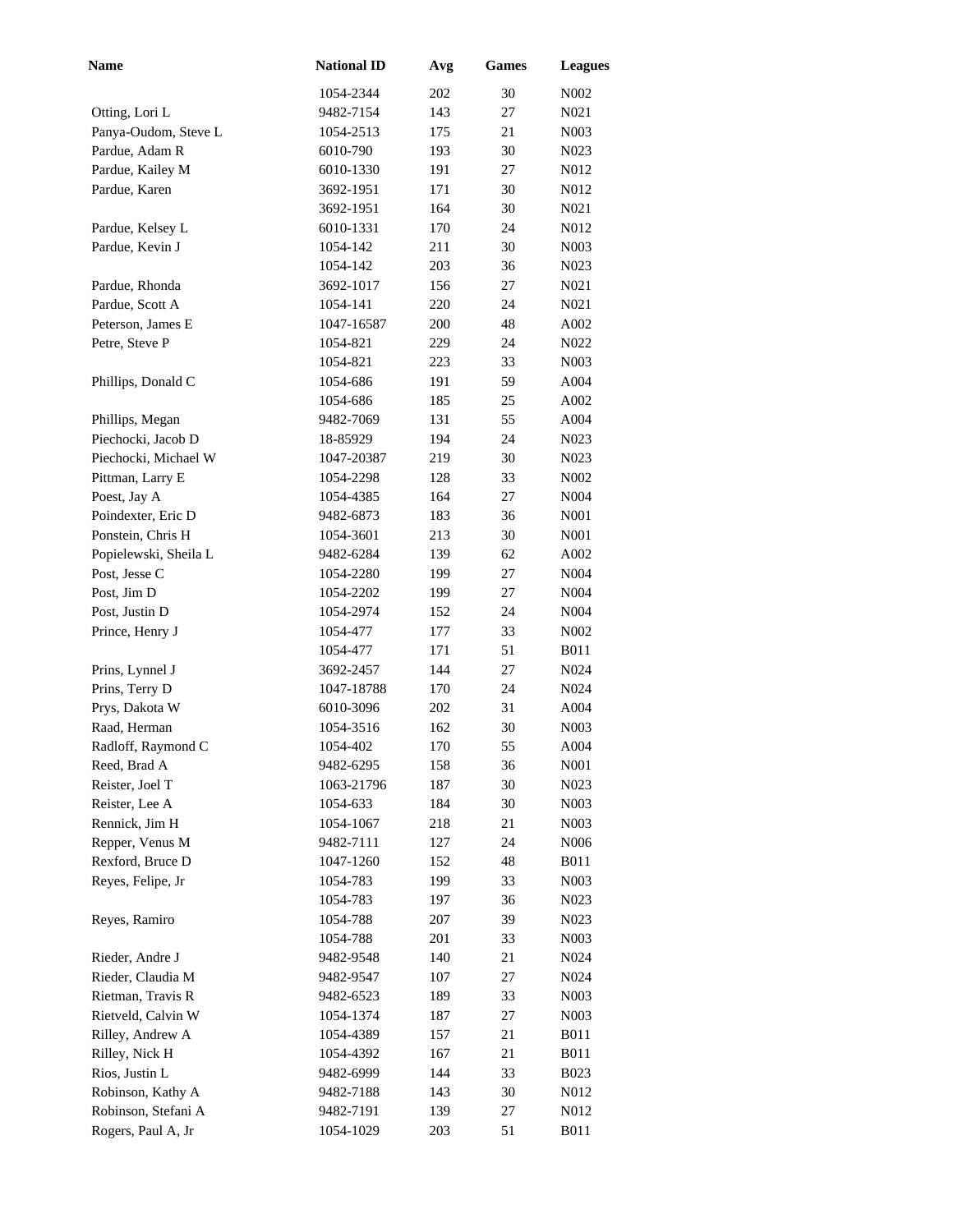| Name                       | <b>National ID</b> | Avg | <b>Games</b> | <b>Leagues</b>    |
|----------------------------|--------------------|-----|--------------|-------------------|
| Rokos, Mark J              | 9482-10634         | 130 | 24           | N <sub>021</sub>  |
| Root, Jon D                | 1054-159           | 175 | 21           | N021              |
| Ross, Angelica             | 9482-9533          | 126 | 30           | N006              |
|                            | 9482-9533          | 125 | 21           | N <sub>0</sub> 22 |
| Ross, Dawn M               | 9482-7147          | 136 | 33           | N <sub>0</sub> 23 |
| Rouwhorst, Mike S          | 9482-6231          | 181 | 33           | N <sub>0</sub> 02 |
|                            | 9482-6231          | 169 | 24           | N022              |
| Rupp, Richard D            | 9482-6909          | 165 | 39           | N <sub>0</sub> 23 |
| Russell, Steve J           | 9482-7060          | 189 | 33           | N001              |
| Saengthavysouk, David      | 1054-3932          | 169 | 27           | N003              |
| Scheuerman, Cristina E     | 6010-1732          | 216 | 30           | N <sub>0</sub> 23 |
| Scheuerman, Daniel R       | 1054-123           | 219 | 39           | N <sub>0</sub> 23 |
| Schildroth, Sharon J       | 2-5321             | 156 | 27           | N012              |
| Schoeppe, Joanne L         | 9482-6438          | 104 | 48           | <b>B015</b>       |
| Schoeppe, Sean M           | 9482-6437          | 131 | 48           | <b>B015</b>       |
| Scholten, Brent W          | 1054-4794          | 205 | 33           | N <sub>0</sub> 03 |
| Scholten, Chad E           | 1054-4596          | 176 | 27           | <b>B011</b>       |
| Schramm, Keith M           | 1054-825           | 211 | 27           | N <sub>0</sub> 02 |
| Schreur, Dianne M          | 9482-7177          | 107 | 33           | N006              |
| Schultz, Kenneth J         | 1054-612           | 159 | 30           | N002              |
| Sebring, Larry R           | 1054-752           | 186 | 54           | <b>B009</b>       |
| Serne, Jamie A             | 1054-272           | 196 | 27           | N <sub>004</sub>  |
| Shakir, Stacey M           | 9482-9488          | 124 | 45           | <b>B023</b>       |
| Shakir, Tim A              | 9482-9486          | 145 | 51           | <b>B023</b>       |
| Sharda, Steve              | 9482-7244          | 150 | 24           | N004              |
| Shilander, Nancy A         | 3652-3503          | 125 | 27           | N012              |
| Siereveld-Thomas, Jennifer | 3692-2372          | 190 | 27           | N006              |
|                            | 3692-2372          | 184 | 33           | N <sub>0</sub> 23 |
| Simcik, Brad J             | 8778-39368         | 202 | 21           | N <sub>0</sub> 29 |
| Smeltzer, James E, III     | 5767-124           | 182 | 36           | N <sub>00</sub> 1 |
| Smit, Brian J              | 1054-3084          | 150 | 24           | N <sub>0</sub> 24 |
| Smith, Cletus N            | 1046-866           | 151 | 24           | N <sub>0</sub> 22 |
| Smith, Diana               | 3683-850           | 157 | 24           | N <sub>0</sub> 22 |
| Smith, Kim A               | 3692-1129          | 219 | 21           | N021              |
| Smith, Kristen M           | 9482-7292          | 119 | 55           | A002              |
| Smith, Matt M              | 9482-10601         | 135 | 54           | <b>B011</b>       |
| Smith, Scott J             | 1047-16612         | 252 | 21           | N021              |
|                            | 1047-16612         | 238 | 30           | N <sub>00</sub> 3 |
| Soliz, Monica A            | 3692-838           | 179 | 21           | N <sub>0</sub> 22 |
|                            | 3692-838           | 176 | 27           | N <sub>006</sub>  |
| Sounthonethip, Sunday H    | 1054-3776          | 187 | 24           | N <sub>00</sub> 3 |
|                            | 1054-3776          | 184 | 33           | N <sub>0</sub> 23 |
| Sprague, Denise M          | 3686-6015          | 125 | 54           | <b>B023</b>       |
| Sprague, James             | 1088-3257          | 129 | 54           | <b>B023</b>       |
| Sprague, Joseph J          | 9482-10644         | 138 | 51           | <b>B023</b>       |
| Staple, Mary J             | 9482-7067          | 116 | 33           | N006              |
| Steele, Dennis A           | 2184-5114          | 200 | 27           | N <sub>001</sub>  |
| Stehle, Andrew M           | 9482-7227          | 156 | 36           | <b>B009</b>       |
| Stehle, Valerie A          | 9482-7125          | 133 | 36           | <b>B009</b>       |
| Stenholm, Randy            | 1054-2597          | 175 | 33           | N <sub>00</sub> 1 |
| Sterken, Ben J             | 9482-6678          | 138 | 21           | N <sub>00</sub> 1 |
| Sterken, Charles           | 1054-4567          | 178 | 27           | N <sub>00</sub> 1 |
| Sterken, Steve C           | 1054-4566          | 178 | 24           | N <sub>00</sub> 1 |
| Stevens, Julie             | 3692-959           | 150 | 33           | N <sub>006</sub>  |
| Stewart, David M, Sr       | 5998-4387          | 206 | 21           | N002              |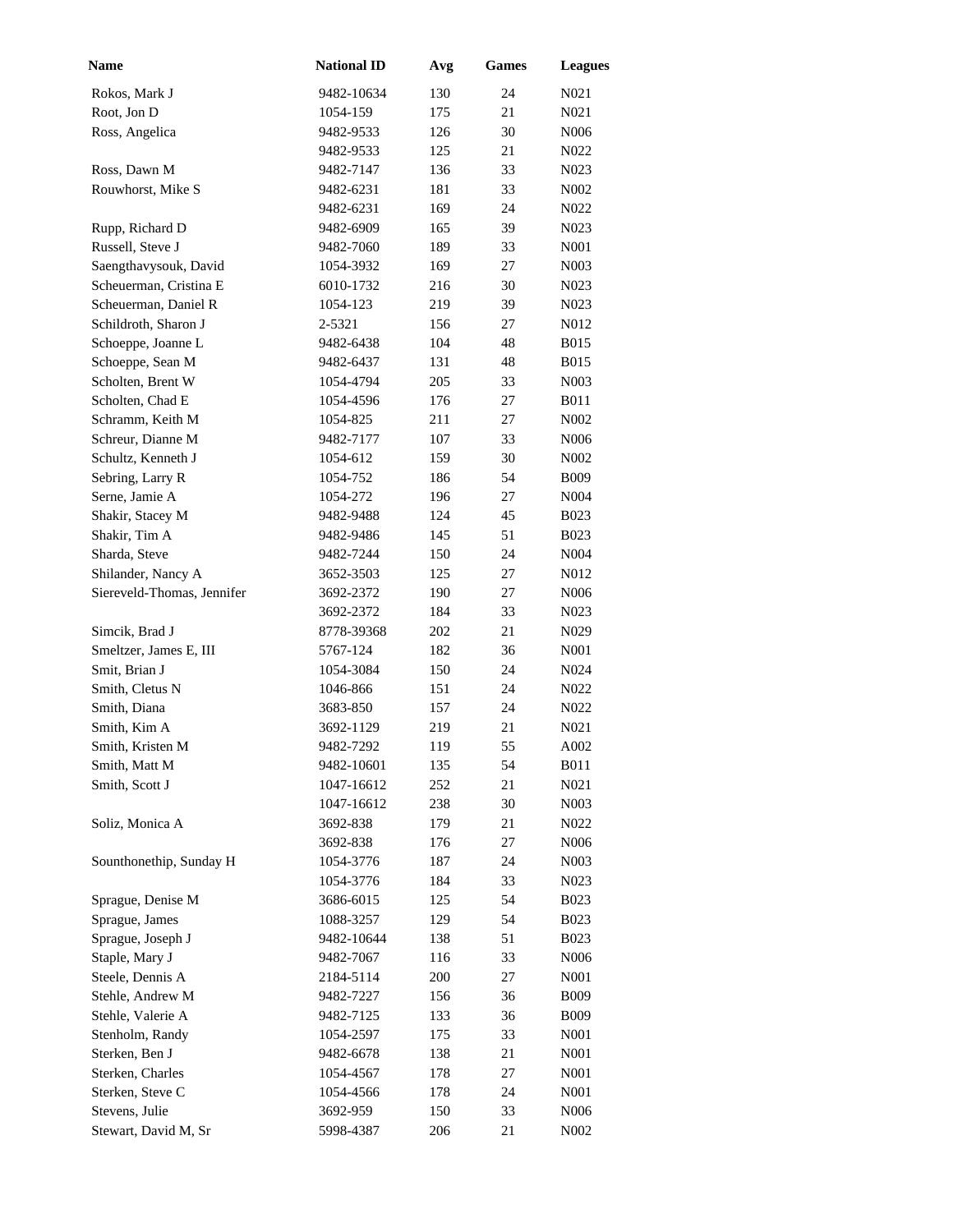| Name                                   | <b>National ID</b>     | Avg       | <b>Games</b> | <b>Leagues</b>             |
|----------------------------------------|------------------------|-----------|--------------|----------------------------|
| Stewart, Douglas M                     | 1039-8085              | 199       | 33           | N <sub>0</sub> 02          |
| Stille, Angela                         | 3692-1861              | 146       | 24           | N <sub>0</sub> 22          |
| Stille, Robert F                       | 1054-2196              | 208       | 24           | N <sub>0</sub> 22          |
| Stokes, Joe P                          | 1054-3428              | 157       | 54           | <b>B009</b>                |
| Stone, Wyatt R                         | 6010-2350              | 199       | 36           | N <sub>0</sub> 23          |
|                                        | 6010-2350              | 185       | 51           | <b>B011</b>                |
| Stowie, Carla M                        | 3692-220               | 173       | 27           | N006                       |
| Stowie, Cathy                          | 3692-2535              | 129       | 33           | N006                       |
| Streur, Linda                          | 10-1200354             | 150       | 33           | N006                       |
| Stuit, Judith A                        | 3692-1090              | 119       | 56           | A002                       |
| Suhusky, Kim J                         | 1047-1154              | 166       | 54           | <b>B011</b>                |
| Surdel, Sherry A                       | 1054-4620              | 137       | 49           | A004                       |
| Taber, Ryan                            | 9482-9485              | 164       | 33           | N <sub>0</sub> 23          |
| Taylor, Willard E                      | 1054-1171              | 148       | 27           | N002                       |
| Taylor II, Joseph N                    | 1054-3299              | 202       | 59           | A004                       |
| TenHarmsel, Janice K                   | 9482-7209              | 110       | 53           | A004                       |
| TerLaan, Bernie L                      | 1054-3854              | 191       | 33           | N001                       |
| Thatcher, Tyler J                      | 6010-2847              | 207       | 42           | <b>B011</b>                |
|                                        | 6010-2847              | 201       | 54           | <b>B009</b>                |
| Thom, Troy D                           | 9482-7180              | 180       | 30           | N002                       |
| Thomas, Chris L                        | 9482-6440              | 182       | 21           | N <sub>0</sub> 23          |
| Thompson, Alisha R                     | 9482-7045              | 129       | 21           | N012                       |
| Thompson, Linda                        | 3692-2810              | 116       | 61           | A002                       |
| Thompson, Scott D                      | 1047-7956              | 155       | 27           | N001                       |
| Tijerina, Anthony D                    | 9482-6637              | 132       | 33           | N001                       |
| Tijerina, Jaime, Jr                    | 1054-4089              | 181       | 33           | N001                       |
| Timmer, Richard H                      | 9482-6939              | 170       | 48           | <b>B015</b>                |
| Tippett, Nancy S                       | 3692-209               | 137       | 30           | N006                       |
| Todd, Kimberly R                       | 9482-6933              | 122       | 30           | <b>B015</b>                |
|                                        |                        | 234       | 30           |                            |
| Torres, Michael M                      | 1063-28762             |           | 36           | N <sub>0</sub> 03          |
|                                        | 1063-28762             | 220       | 30           | N <sub>0</sub> 23          |
| Tuls, Daniel L                         | 9482-7028              | 145       | 42           | N <sub>001</sub>           |
| Turner, Bob D, Jr<br>Turner, Jeffrey C | 1054-937               | 177       | 51           | <b>B011</b><br><b>B011</b> |
| VanderHart, Chris T                    | 1054-935<br>9482-10670 | 153<br>97 | 42           |                            |
|                                        |                        |           |              | <b>B015</b>                |
| VanderHulst, Matt J                    | 1054-4164              | 181       | 51           | <b>B011</b>                |
| VanderPoppen, Del W                    | 1054-223               | 194       | 27           | <b>B011</b>                |
| VanDeWege, Jane                        | 9482-7171              | 108       | 51           | <b>B015</b>                |
| VanEyk, Judy K                         | 3692-222               | 150       | 30           | N <sub>006</sub>           |
| VanMalsen, Melissa                     | 3692-2589              | 169       | 58           | A004                       |
| VanMalsen, Nathan A                    | 1054-3691              | 173       | 58           | A004                       |
| VanOrder, Josh L                       | 1054-71                | 175       | 24           | <b>B011</b>                |
| VanTuinen, Chad G                      | 1054-2698              | 201       | 27           | N021                       |
|                                        | 1054-2698              | 187       | 33           | N <sub>00</sub> 3          |
| VanTuinen, Katie                       | 3692-72                | 192       | 27           | N <sub>0</sub> 21          |
| Vanzant, Jeff                          | 9482-6945              | 178       | 27           | N <sub>0</sub> 02          |
| Veldheer, Steve J                      | 9482-6429              | 184       | 30           | N <sub>0</sub> 02          |
| Verburg, Josh G                        | 5993-138               | 235       | 27           | N <sub>0</sub> 23          |
|                                        | 5993-138               | 227       | 30           | N <sub>0</sub> 02          |
| Verlin, Jan L                          | 9482-6310              | 89        | 21           | N <sub>0</sub> 29          |
| Villegas, James                        | 9482-6400              | 127       | 21           | N022                       |
| Villegas, Teresa S                     | 9482-6396              | 114       | 21           | N <sub>0</sub> 22          |
| Vincent, Arthur W                      | 1047-14267             | 185       | 33           | <b>B023</b>                |
| Vincent, Carol L                       | 3692-1394              | 161       | 42           | <b>B023</b>                |
| Vogan, Diana M                         | 3692-719               | 122       | 24           | N006                       |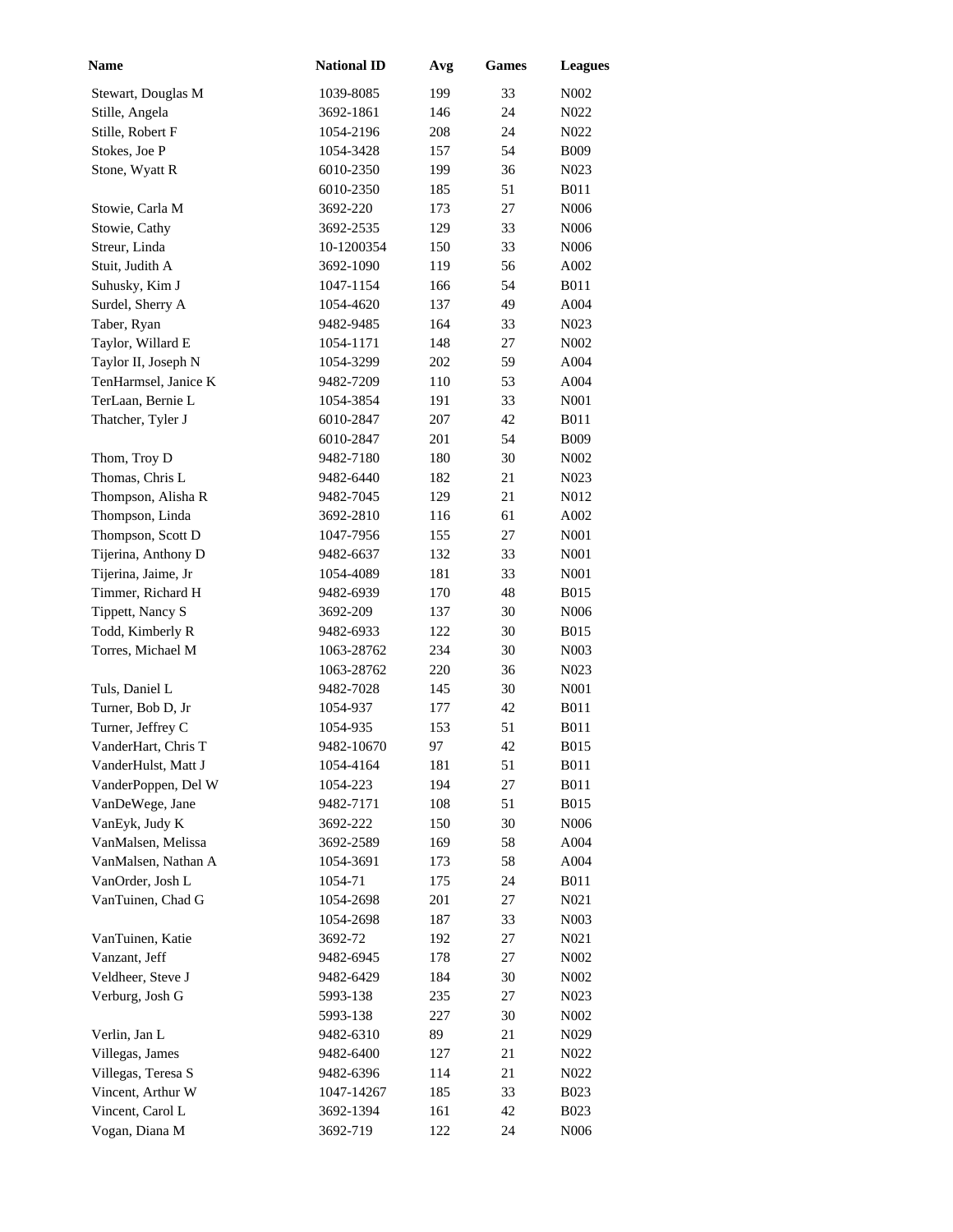| Name                        | <b>National ID</b> | Avg | <b>Games</b> | <b>Leagues</b>    |
|-----------------------------|--------------------|-----|--------------|-------------------|
| Vogt, Alexis A              | 19-6759            | 170 | 27           | N <sub>0</sub> 24 |
| VonIns, Alfred H, Jr        | 1054-4539          | 171 | 42           | <b>B015</b>       |
| Vourlitis, Nick             | 6010-1339          | 179 | 21           | N <sub>00</sub> 3 |
| Vruggink, Stephen M         | 9482-9544          | 160 | 36           | N001              |
| Vugteveen, Randal L         | 1047-541           | 189 | 36           | N <sub>0</sub> 23 |
|                             | 1047-541           | 175 | 54           | <b>B011</b>       |
| Wabeke, Chris D             | 1054-74            | 200 | 21           | <b>B011</b>       |
| Wabeke, Douglas L           | 1054-205           | 177 | 24           | <b>B011</b>       |
| Wagner, Leslie A            | 9482-7253          | 148 | 24           | N022              |
|                             | 9482-7253          | 145 | 33           | N006              |
| Wagner, Marcee L            | 3686-7858          | 153 | 21           | N022              |
| Wakeman, Carter J           | 15-59412           | 172 | 24           | N021              |
| Wakeman, Maggie             | 3692-258           | 146 | 24           | N012              |
|                             | 3692-258           | 141 | 21           | N <sub>0</sub> 21 |
| Walkley, Karlene K          | 3700-16942         | 143 | 30           | N012              |
| Walkley, Kenneth D          | 9482-6404          | 179 | 36           | N <sub>0</sub> 23 |
|                             | 9482-6404          | 169 | 51           | B011              |
| Walters, Marcia L           | 9482-6911          | 144 | 27           | N012              |
| Warvel, Michelle A          | 3692-216           | 137 | 24           | N006              |
| Watt, Jon                   | 9482-10627         | 144 | 24           | <b>B015</b>       |
| Weaver, Scott W             | 1054-1751          | 190 | 33           | N002              |
| Webbert, Larry L            | 1054-892           | 189 | 45           | <b>B011</b>       |
| Webbert, Troy S             | 1054-4534          | 182 | 30           | N002              |
| Weener, Mitch J             | 1054-1056          | 195 | 30           | N <sub>0</sub> 03 |
| Weener, Victor D            | 1054-1054          | 175 | 30           | N <sub>0</sub> 03 |
| Weichman, Andrew J          | 9482-6891          | 158 | 27           | <b>B011</b>       |
| White, Brian J              | 9482-6688          | 160 | 33           | N <sub>0</sub> 03 |
| Whitehouse, Connie S        | 3692-1868          | 110 | 58           | A002              |
| Wickart, Chris J            | 1054-1021          | 188 | 51           | <b>B011</b>       |
| Wickart, Terry L            | 1054-1032          | 160 | 54           | <b>B011</b>       |
| Wickering, Kevin L          | 9482-9555          | 169 | 27           | N <sub>0</sub> 02 |
| Wicks, Lynn M               | 3692-984           | 157 | 58           | A002              |
|                             | 3692-984           | 154 | 54           | A004              |
| Wiegand-Mendenhall, Carla A | 3692-2695          | 158 | 21           | N022              |
|                             | 3692-2695          | 157 | 27           | N <sub>006</sub>  |
| Wieghmink, Cal D            | 1054-847           | 187 | 54           | <b>B009</b>       |
|                             | 1054-847           | 179 | 51           | <b>B011</b>       |
| Wiersma, Kurt G             | 1054-728           | 183 | 30           | N004              |
|                             | 1054-728           | 179 | 21           | N <sub>0</sub> 29 |
| Wiersma, Mitch P            | 1054-4795          | 224 | 21           | N <sub>0</sub> 29 |
|                             | 1054-4795          | 214 | 30           | N <sub>004</sub>  |
| Willard, Richard W          | 1054-2110          | 144 | 30           | <b>B011</b>       |
| Williams, Stephanie         | 9482-6854          | 171 | 27           | N006              |
| Willmore, Dave              | 9482-7459          | 162 | 27           | N <sub>004</sub>  |
| Wilson, Edward A            | 9482-6919          | 170 | 36           | N <sub>0</sub> 23 |
| Wilson, Meredith A          | 15-54287           | 134 | 24           | N012              |
| Wilson, Rebeca              | 19-25574           | 90  | 30           | N012              |
| Wolters, Kevin J            | 1063-28362         | 167 | 33           | N <sub>0</sub> 23 |
|                             | 1063-28362         | 158 | 51           | <b>B011</b>       |
| Wolters, Shawn M            | 1054-640           | 206 | 21           | N <sub>0</sub> 22 |
|                             | 1054-640           | 202 | 39           | N <sub>0</sub> 23 |
| Wolters, Steve              | 1054-911           | 208 | 24           | N <sub>0</sub> 03 |
| Woudwyk, Timothy J          | 1054-2270          | 223 | 33           | N <sub>0</sub> 23 |
| Ybarra, Natoshia N          | 19-16319           | 121 | 21           | N <sub>006</sub>  |
|                             | 19-16319           | 121 | 24           | N022              |